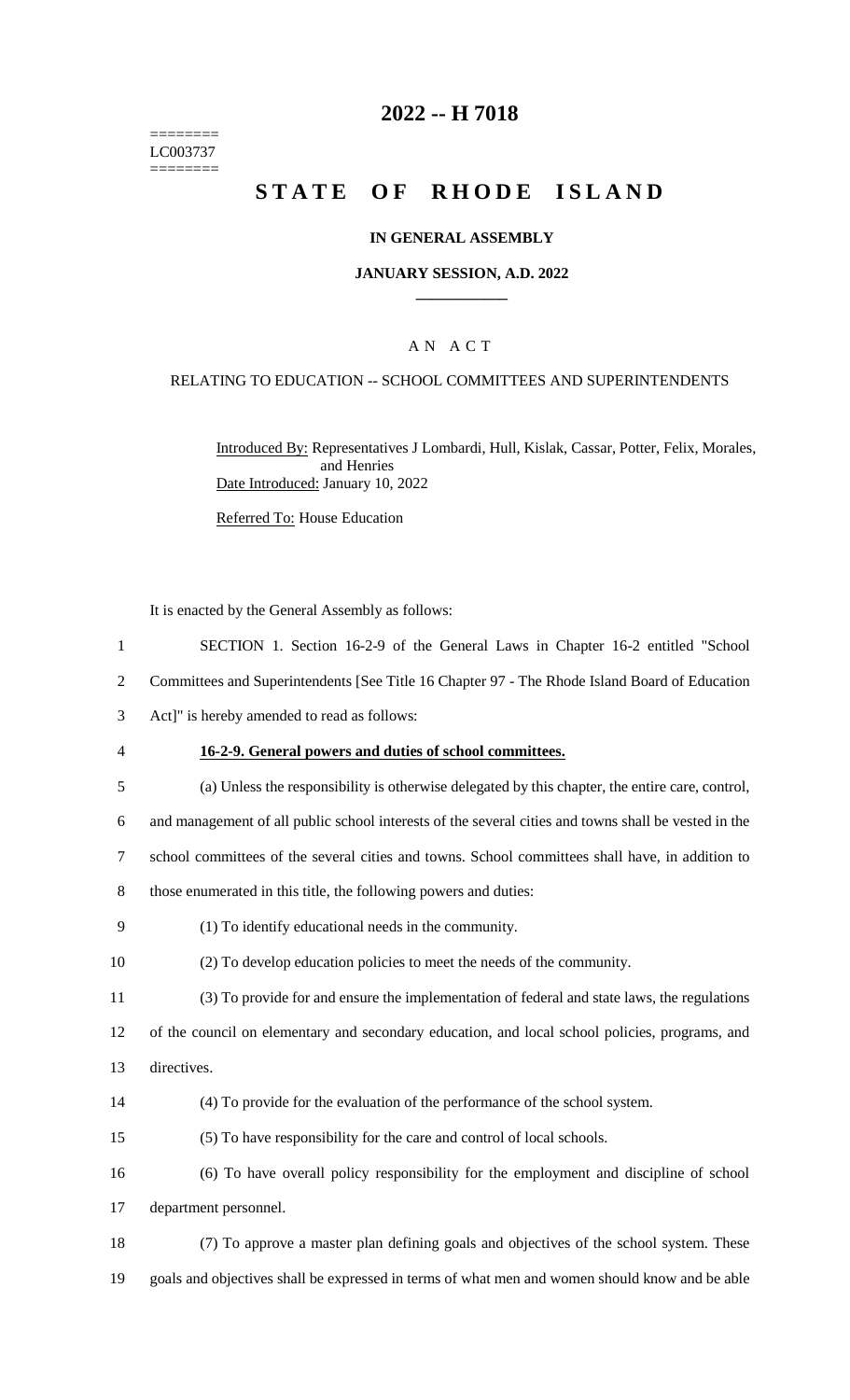to do as a result of their educational experience. The committee shall periodically evaluate the efforts and results of education in light of these objectives. (8) To provide for the location, care, control, and management of school facilities and equipment. (9) To adopt a school budget to submit to the local appropriating authority. (10) To adopt any changes in the school budget during the course of the school year. (11) To approve expenditures in the absence of a budget, consistent with state law. (12) To employ a superintendent of schools and assign any compensation and other terms and conditions as the school committee and superintendent shall agree, provided that in no event shall the term of employment of the superintendent exceed three (3) years. Nothing contained in this chapter shall be construed as invalidating or impairing a contract of a school committee with a school superintendent in force on May 12, 1978. (13) [Deleted by P.L. 2019, ch. 224, § 2 and P.L. 2019, ch. 259, § 2.] (14) To establish minimum standards for personnel, to adopt personnel policies, and to approve a table of organization. (15) To establish standards for the evaluation of personnel. (16) To establish standards for conduct in the schools and for disciplinary actions. (17) To hear appeals from disciplinary actions. (18) To enter into contracts; provided, however, that notwithstanding any other provision of the general or public laws, whether of specific or general application, and notwithstanding the provisions of any charter of any municipality where the school committee is appointed and not elected, but not including, the Central Falls school district board of trustees established by § 16-2- 34, the power and duty to enter into collective bargaining agreements shall be vested in the chief executive officer of the municipality and not in the school committee. (19) To publish policy manuals that shall include all school committee policies. (20) To establish policies governing curriculum, courses of instruction, and text books. (21) To provide for transportation services that meet or exceed standards of the council on 28 elementary and secondary education; provided, that transportation services are made available for 29 students who reside two (2) or more miles from school. (22) To make any reports to the department of education as are required by the council on elementary and secondary education. (23) To delegate, consistent with law, any responsibilities to the superintendent as the committee may deem appropriate.

(24) To address the health and wellness of students and employees.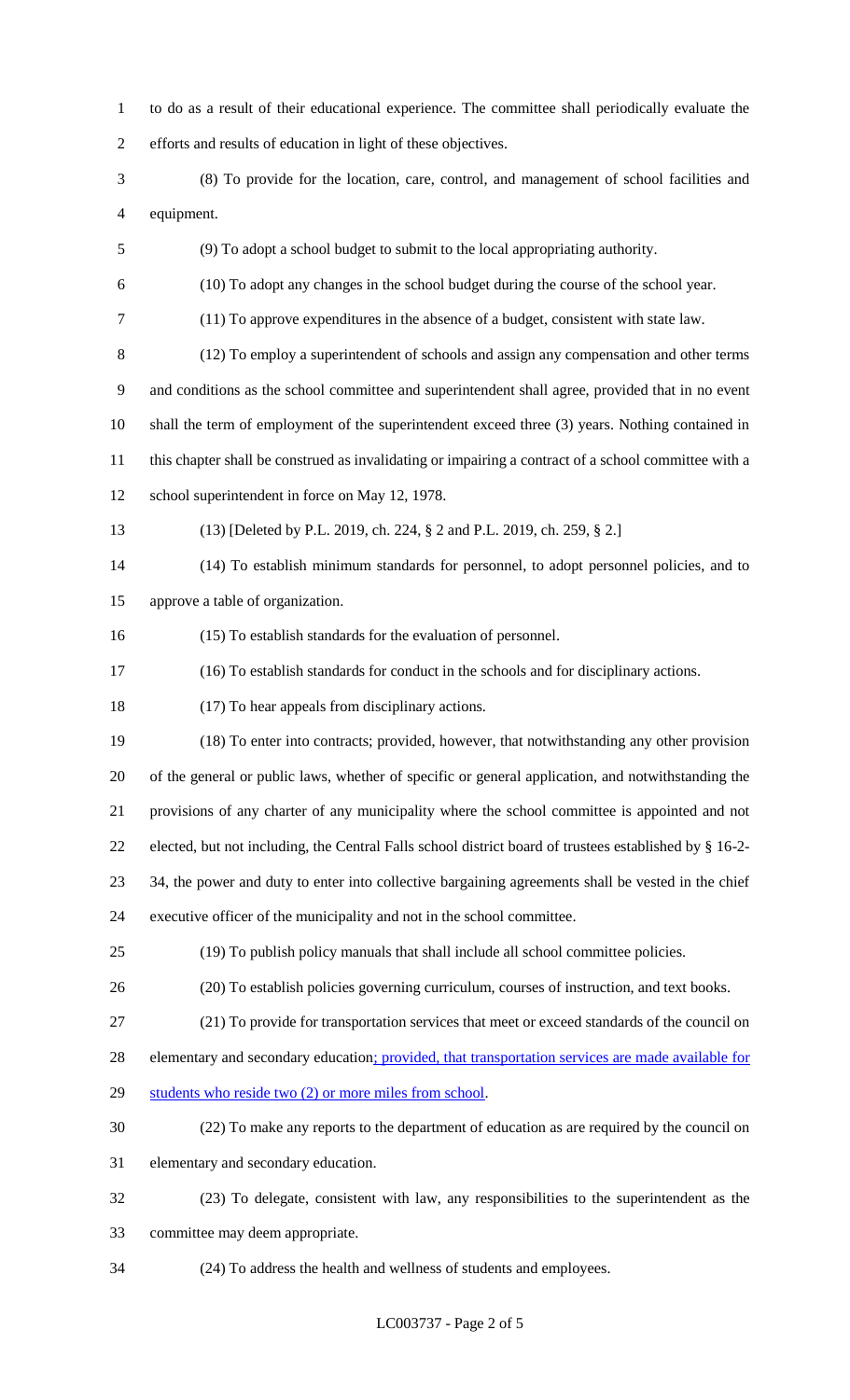(25) To establish a subcommittee of the school board or committee to decrease obesity and 2 address school health and wellness policies for students and employees consistent with § 16-21-28. (26) To annually undertake a minimum of six (6) hours of professional development as set forth and described in § 16-2-5.1.

 (b) Nothing in this section shall be deemed to limit or interfere with the rights of teachers and other school employees to collectively bargain pursuant to chapters 9.3 and 9.4 of title 28 or to allow any school committee to abrogate any agreement reached by collective bargaining.

 (c) The elected school committees of each city, town, or regional school district, or the chief executive officer of any municipality having an appointed school committee, shall have the power to bind their successors and successor committees by entering into contracts of employment in the exercise of their governmental functions.

 (d) Notwithstanding any provisions of the general laws to the contrary, the requirement defined in subsections (d) through (f) of this section shall apply. The school committee of each school district shall be responsible for maintaining a school budget that does not result in a debt.

 (e) The school committee shall, within thirty (30) days after the close of the first and second quarters of the state's fiscal year, adopt a budget as may be necessary to enable it to operate without incurring a debt, as described in subsection (d).

 (f) In the event that any obligation, encumbrance, or expenditure by a superintendent of schools or a school committee is in excess of the amount budgeted or that any revenue is less than the amount budgeted, the school committee shall within five (5) working days of its discovery of potential or actual over expenditure or revenue deficiency submit a written statement of the amount of and cause for the over obligation or over expenditure or revenue deficiency to the city or town council president and any other person who by local charter or statute serves as the city or town's executive officer; the statement shall further include a statement of the school committee's plan for corrective actions necessary to meet the requirements of subsection (d). The plan shall be approved by the auditor general and also submitted to the division of municipal finance.

 (g) Notwithstanding any other provision of law, whether of general or specific application, and notwithstanding any contrary provision of any city or town charter or ordinance, the elected school committee of any city, town, and regional school district shall be, and is hereby authorized to retain, the services of independent legal counsel as it may deem necessary and convenient. Any counsel so retained shall be compensated out of funds duly appropriated to the school committee, and in no event shall the independent counsel be deemed to be an employee of the pertinent city or town for any purpose.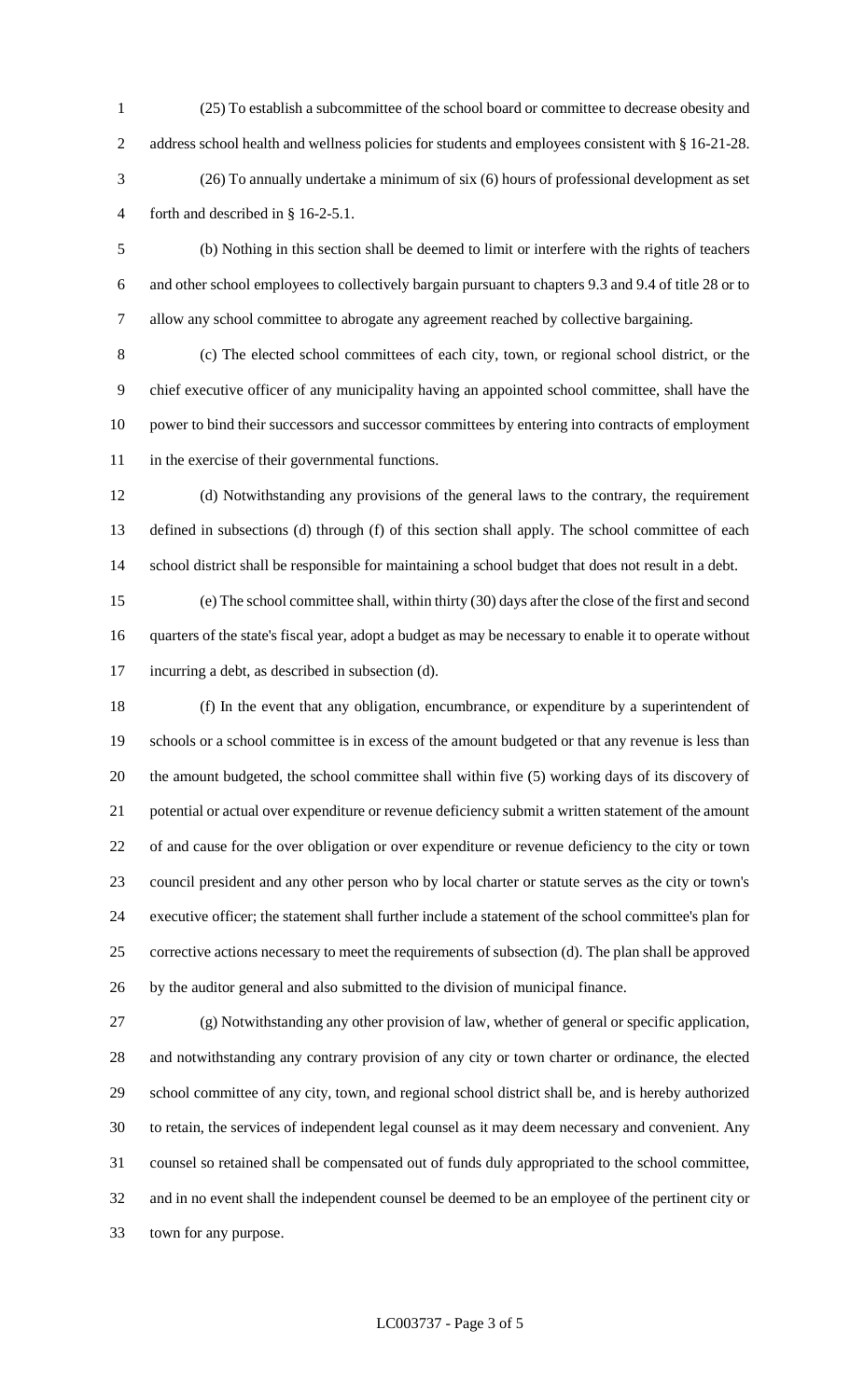1 SECTION 2. This act shall take effect upon passage.